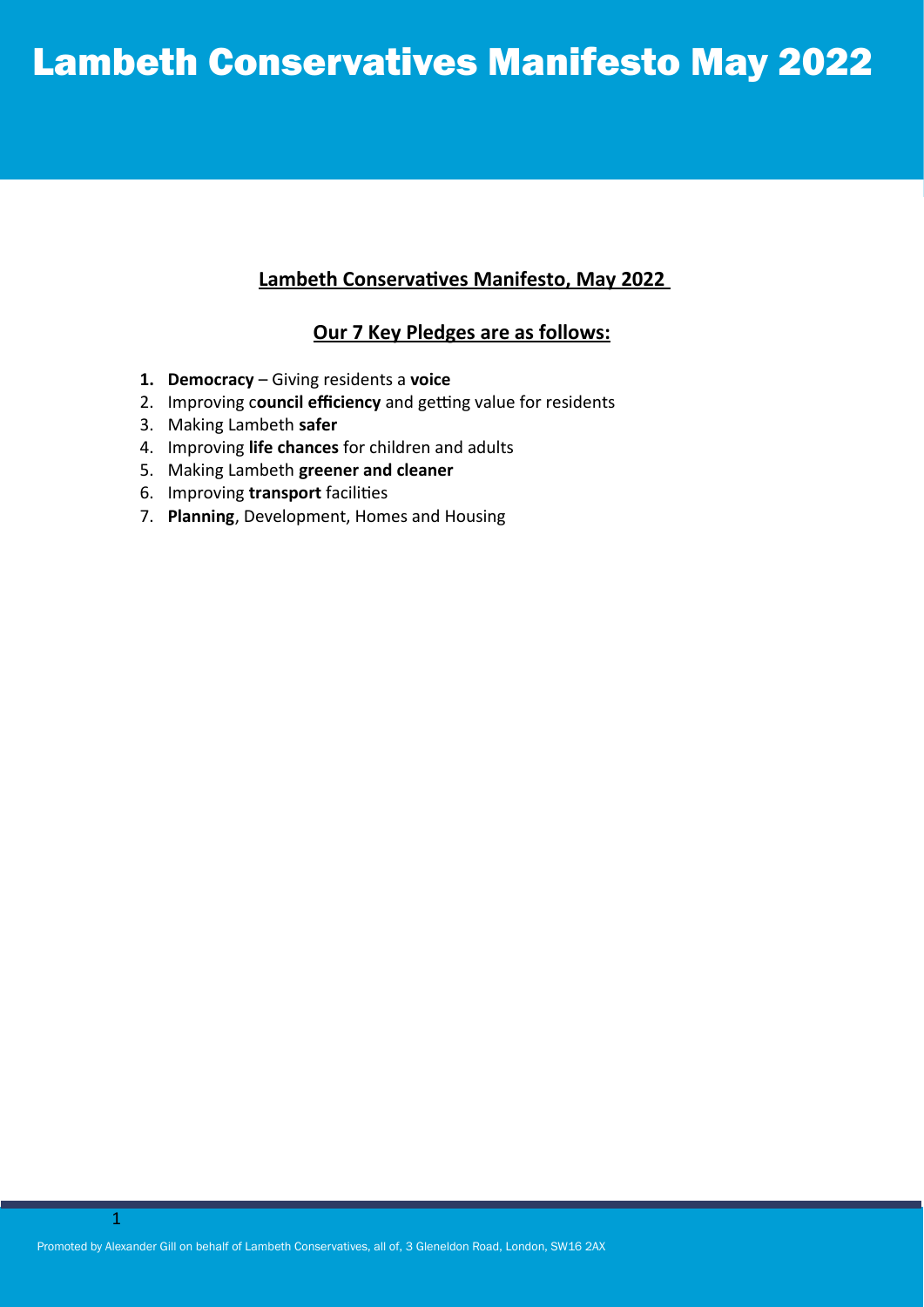#### 1. **Democracy – Giving residents a voice**

- Embody the Nolan Principles of standards in public life into the Constitution to end the 'cover up culture' at Lambeth Council, and avoid any repeat of allegations of racism or misogyny among Labour councillors.
- End the skewed surveys designed to support a particular outcome by having open and transparent ballots and proper consultations designed without bias or leading questions, for example in relation to proposals to:
	- demolish homes
	- ❖ close roads or bridges
	- $\triangleq$  hold huge music events in public spaces and parks
- Support the objectives of Lambeth Homeowners Association to establish for all tenants and leaseholders a democratic and open structure of resident engagement with council officers responsible for housing management.
- Set up an independent Redress Scheme, as promised to the survivors of sexual and physical abuse whilst in the care of Lambeth Council, so as to ensure that anyone who suffered abuse is compensated, including survivors from Melting Pot homes and children abused by foster carers who are currently excluded, and the families of survivors who have committed suicide. The scheme must ensure that the correct level of payment is made to all survivors regardless of their race.
- Make more effective use of Council resources and buildings for advice and guidance on issues raised by residents
- Encourage local groups to use the Localism Act 2011 to shape and determine planning priorities for the benefit of their communities.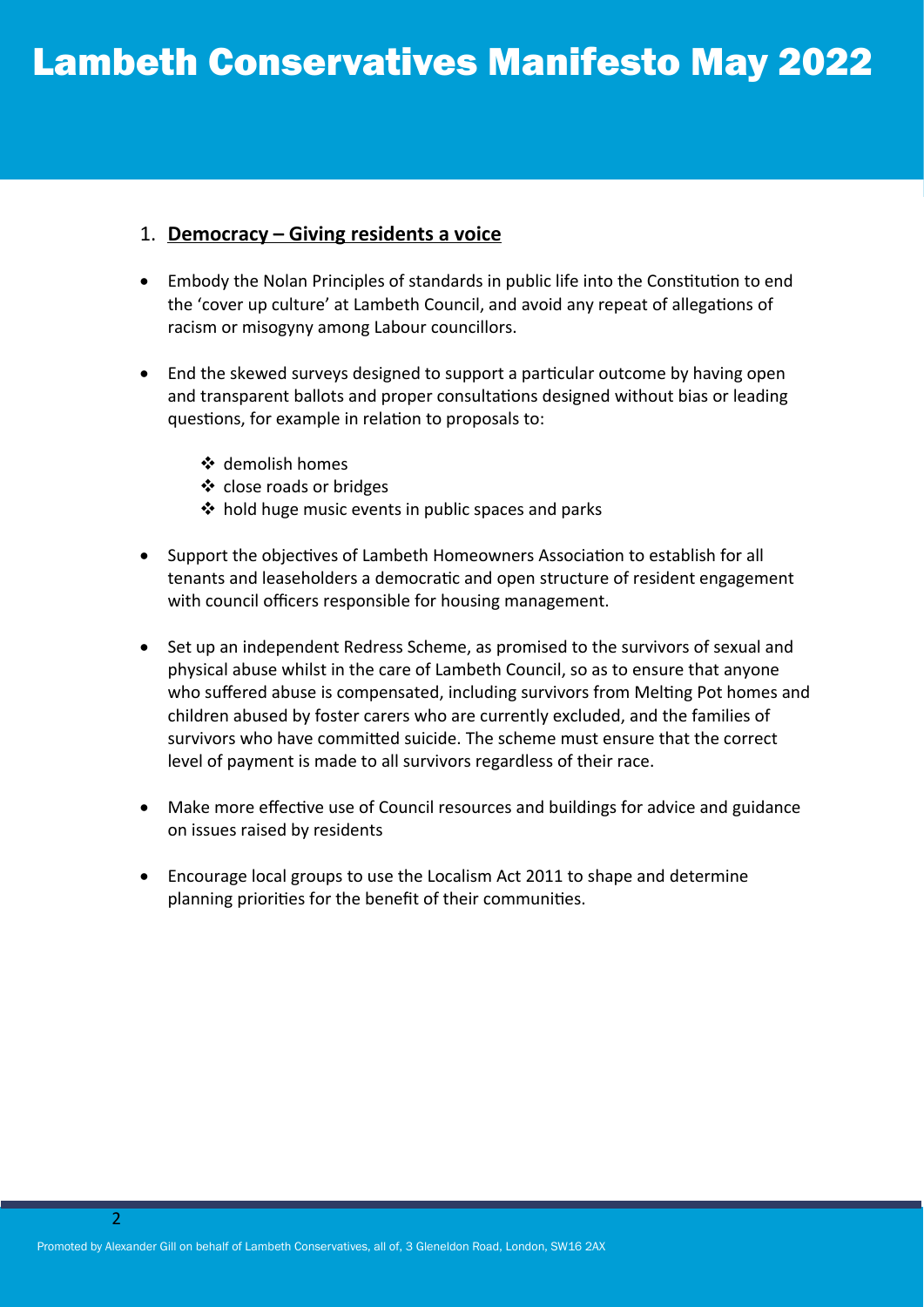#### 2. **Improving council efficiency and getting value for residents**

- Link up with other boroughs to provide better services, by sharing staff and contracts, saving £10 million each year.
- Set up a centralised Contracts Team to procure and manage all contracts across the Council, ending opportunities for corruption, in place of the current Commercial and Advisory Team which helps individual line managers to procure and contract.
- Ensure that all contracts and accounts are published online to help end the 'cover up culture' at Lambeth Council that prevents councillors and officers being held responsible for spending decisions. Commercial confidentiality should only be preserved during the tendering process.
- Hold council suppliers to account when they do not deliver, with tougher performance-related sanctions and Key Performance Indicators.
- Review the pay and performance of council officers earning over £100,000 to ensure value for money.
- Stop Labour councillors paying themselves special allowances out of public money for political appointments that do not require any extra work, which last year cost residents over £65,000.
- Reduce Council Tax each year in line with the cost savings in this manifesto, which will improve social mobility and opportunities for children from lower income families. Residents in Lambeth currently pay almost twice as much Council Tax as residents in next-door Conservative Wandsworth, which has better services.
- Reduce the number of spin doctors for Labour councillors, and council officers providing political help to councillors, saving residents £2.14 million a year.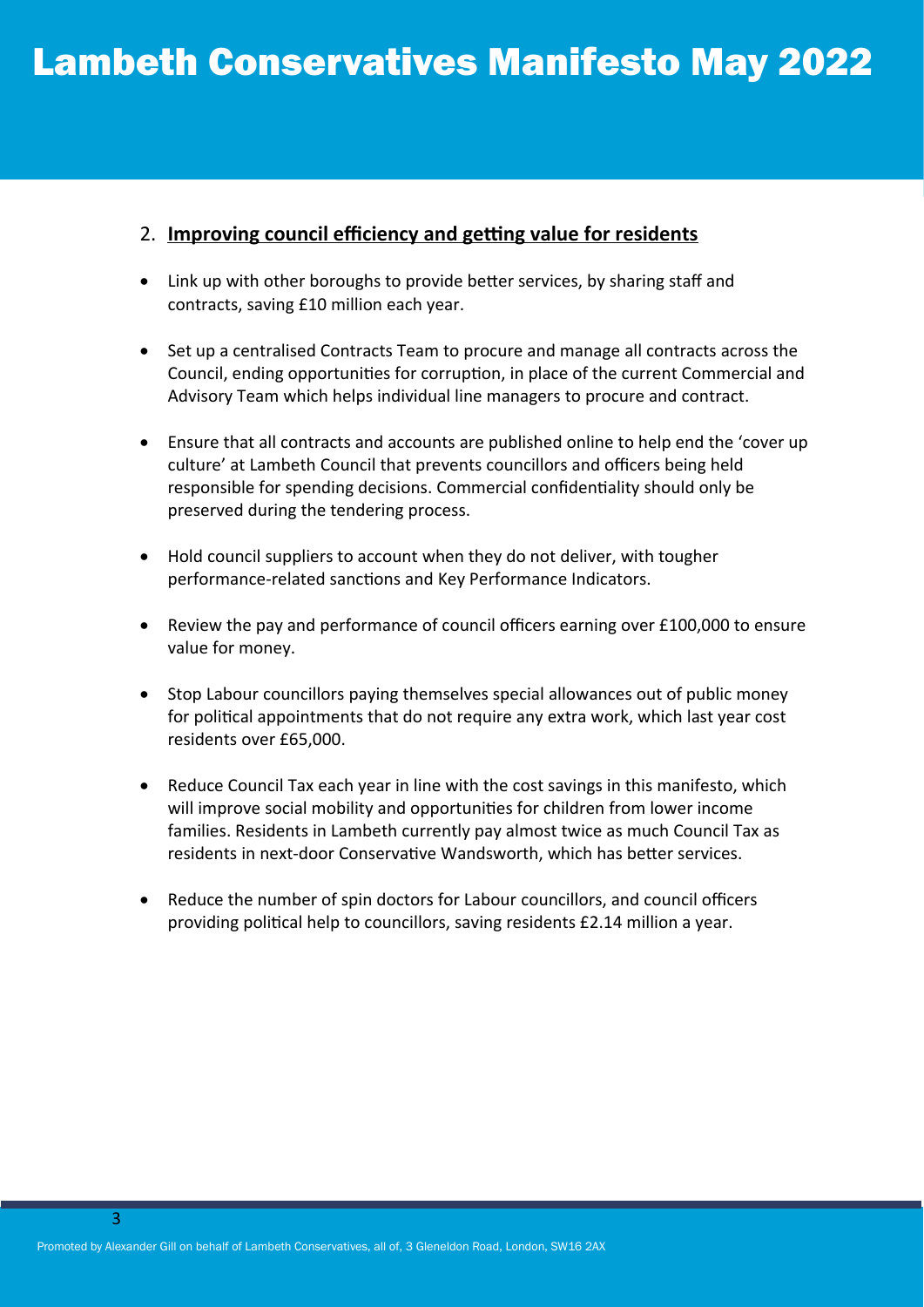### 3. **Making Lambeth safer**

- Review the location of police stations and police hubs throughout the borough, and lobby the Mayor to reopen certain police hubs, so as to ensure that police are located in areas of greatest need, and lobby for further increases in police numbers where necessary.
- Encourage the recruitment of special constables to support community policing, and support both existing and new Neighbourhood Watch groups.
- Reduce crime by spending an extra £250,000 on CCTV and other crime prevention measures.
- Address the causes of youth crime and knife crime with a proper Anti-Crime Strategy focusing on saving lives and looking after young people at risk. Lambeth has the worst level of youth knife crime in the country, which is a disgrace.
- Ensure that there is better lighting and police response times in areas of higher risk across the borough to help improve safety, especially for women and girls.
- Protect the safeguarding of vulnerable children.
- Respect women's rights to single sex spaces and services, and support the right of organisations to determine how they discharge their responsibility for the safety of their users.
- Carefully distinguish when necessary between sex and gender in language, law, policy and regulation. Support the right of people to transition genders and treat them with kindness, sensitivity and respect.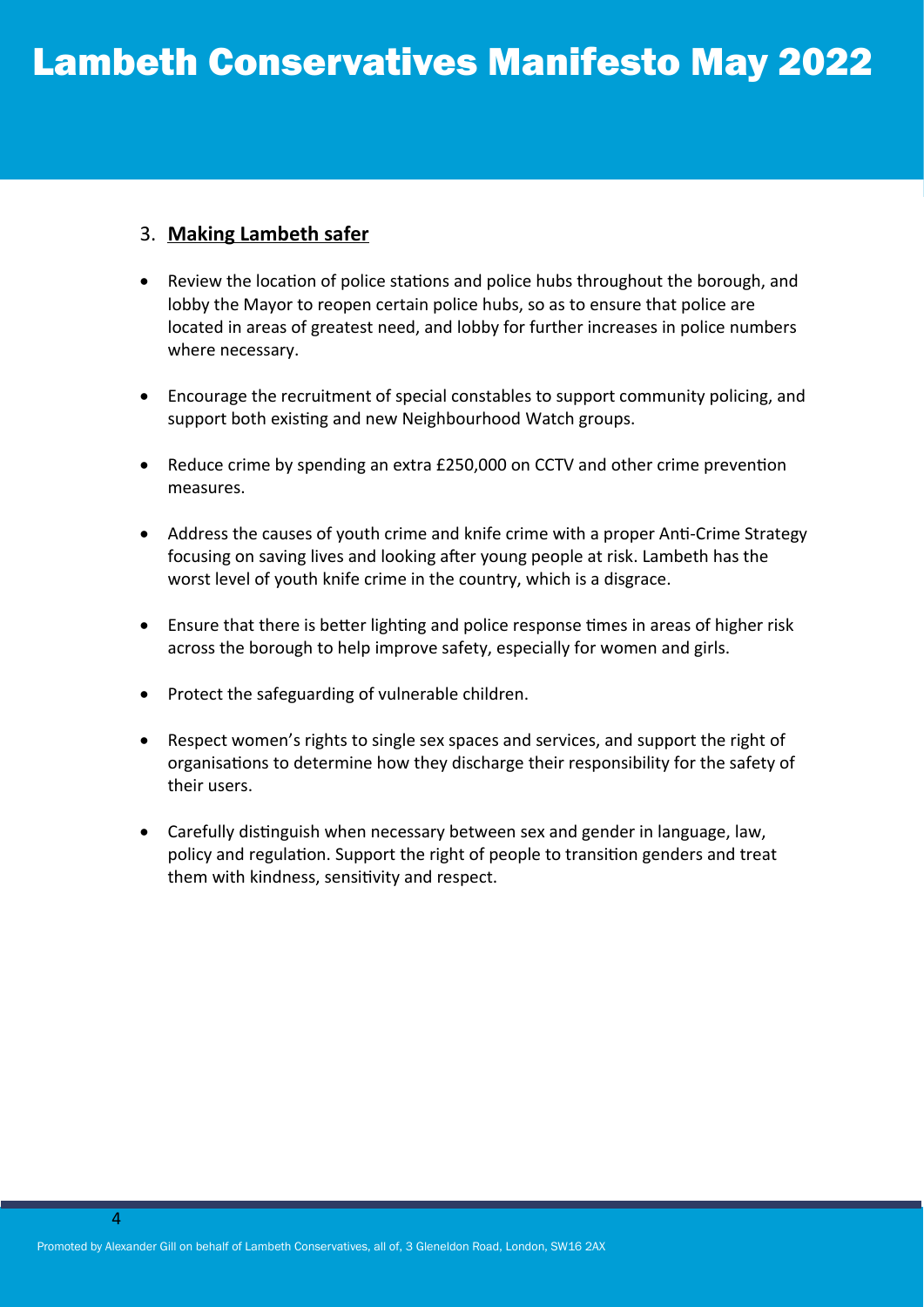# 4. **Improving life chances for children and adults**

- Prioritise youth facilities closed by the Mayor and Labour councillors, including youth clubs, sports clubs and other organisations, with a view to improving the life chances of younger people, especially in areas of high deprivation.
- Improve life chances for Lambeth children from lower income families in line with Wandsworth Council standards – Wandsworth now having the  $4<sup>th</sup>$  highest levels of social mobility in the country.
- Ensure that all external suppliers of council services pay employees the London Living Wage, which Labour councillors have consistently failed to do.
- Review extending the entitlement of lower income families to Council Tax relief.
- Provide funding for out-of-school tuition using third party providers for all primary school children from lower-income families, as part of our social mobility agenda.
- Supplement the government's apprenticeship scheme for jobseekers by working with local and national employers and training providers to ensure access to quality apprenticeship programmes.
- Support schools to focus on improving academic standards and opportunities for our children, in order for children to learn to challenge the *status quo,* rather than limiting free speech and children's ability to think for themselves.
- Welcome the 2.4% increase in Conservative government funding for schools across Lambeth this year, and the 4% increase in funding for children with high needs, following an 8% increase last year.
- Provide an extra £1 million a year to expand the Lambeth Edge of Care early intervention team, so as to improve the life chances of children growing up in difficult circumstances.
- Welcome the Conservative government's *improved Better Care Fund* providing £14.9 million this year to our most vulnerable residents, and the Social Care Support Grant of £16.2 million (up from £12.3 million last year) to look after vulnerable children and adults.

5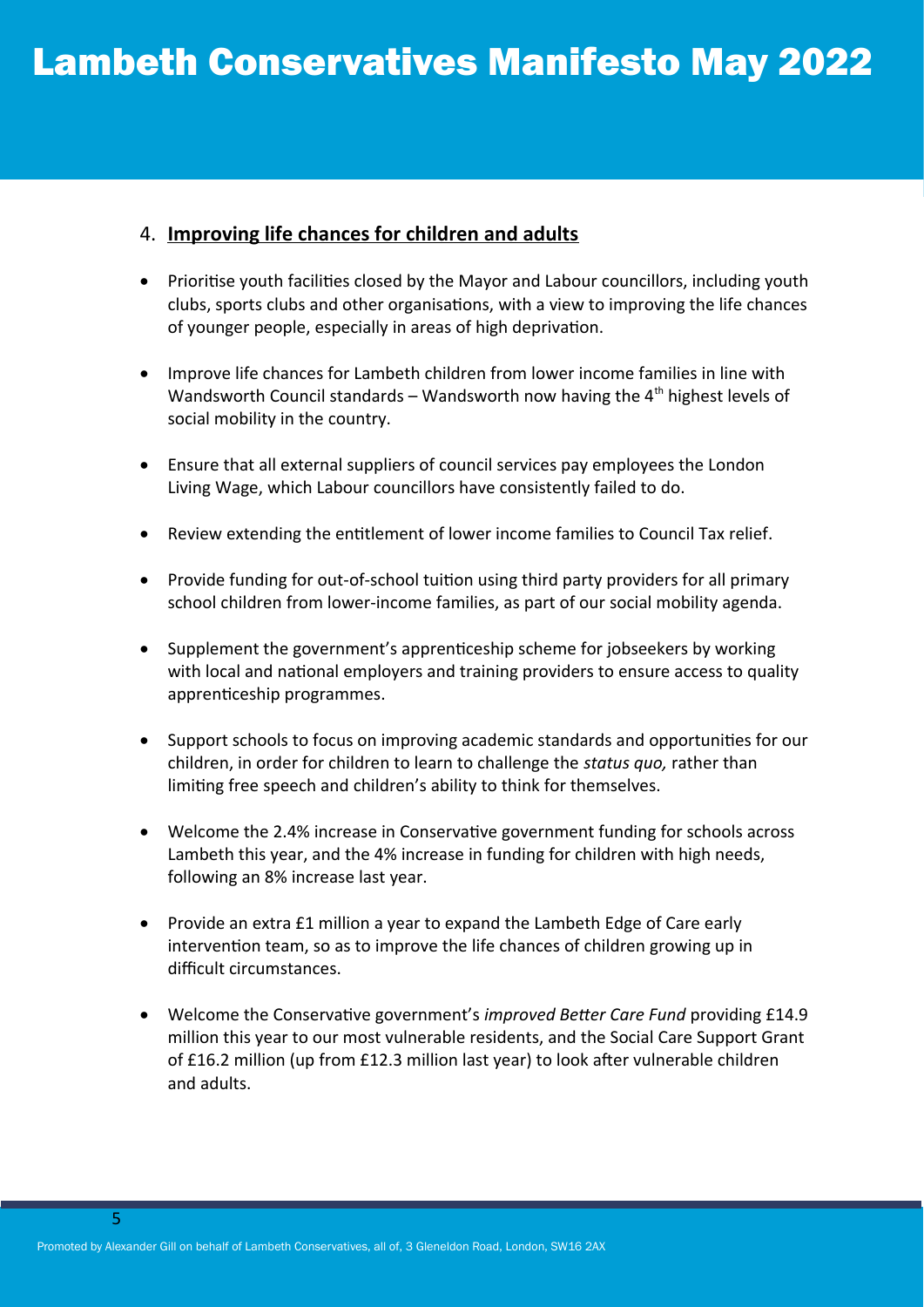- Preserve and improve library services, which are community hubs and places where people from all backgrounds can realise their potential, in stark contrast to Labour councillors who have overseen the closing of libraries.
- Use innovative befriending schemes like 'Give and Take Care' to help end the blight of loneliness for older adults in our communities.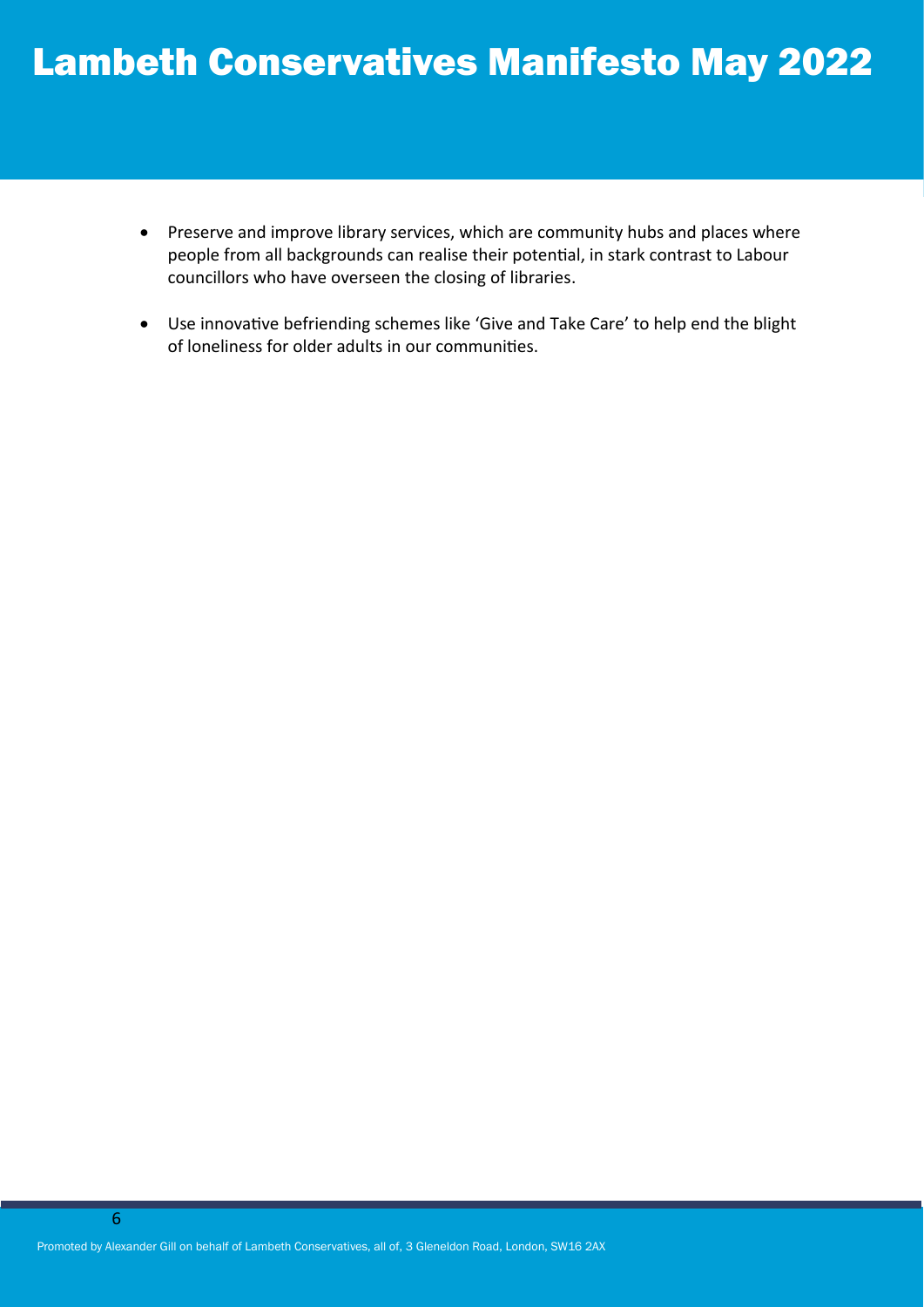#### 5. **Making Lambeth greener and cleaner**

- Ensure that Climate Action Plan policies undergo a proper cost-benefit analysis, taking in to account the long-term environmental cost of not implementing a particular policy.
- Invest in new equipment to keep streets cleaner for longer, and for streets to be cleaned more frequently.
- Work with community groups to encourage the planting and effective management of trees, shrubs and plants, and prioritise respecting and improving the diverse ecosystems of open spaces across the borough.
- Maintain and replace, whenever necessary, pavements and road surfaces to ensure that they are safe and level for both able-bodied and disabled people to use.
- Employ more environmental enforcement officers to enforce:
	- $\cdot$  a 'one warning' system, followed by fines, for dog owners not clearing up dog mess.
	- ❖ fly-tipping penalties more effectively.
	- penalties for excessive noise and anti-social behaviour.
- End the mismanagement and over-exploitation of parks and green spaces by Labour councillors allowing huge music events, and ensure that funding for improved amenities such as playgrounds and waterplay areas in parks and green spaces continues.

7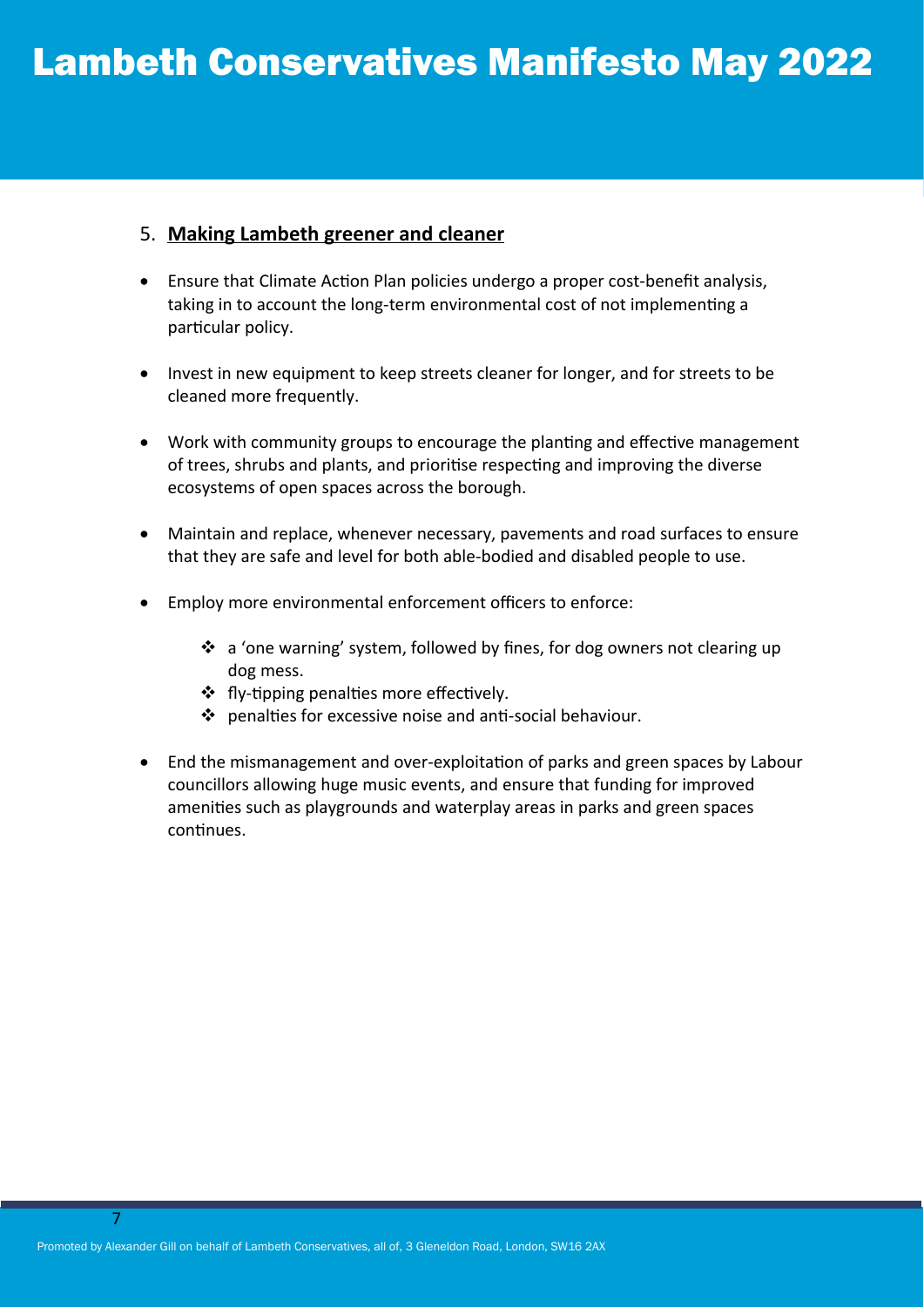#### 6. **Improving transport facilities**

- Remove the misnamed 'Low Traffic Neighbourhood' road and bridge closures that create traffic gridlock and high pollution levels on boundary roads.
- Review all closed roads over 3 years old in a proper consultation with all local residents.
- Improve bus links across the borough, encouraging greater use of public transport for everyone including disabled people, and lobby the Mayor for more clean air electric buses.
- Support walking, cycling and cycle quiet routes.
- Remove all wooden 'parklet' seating areas that are blocking roads and replace them with disabled parking bays.
- Arrange for more cycle storage at transport hubs such as rail and underground stations in Lambeth.
- Increase electric charging points across the borough to match Wandsworth levels, and encourage car club membership and car sharing schemes.
- Lobby for South London Crosslink to extend into the borough, so that it will be easier for residents in Clapham High Street, Brixton and West Dulwich to travel across South London.
- Continue to lobby Transport for London (TfL) for direct train services from Victoria to Clapham High Street to help relieve not only congestion and traffic gridlock, but also overcrowding on the Northern Line.
- Lobby TfL to improve accessibility for disabled passengers on bus, rail and underground in Lambeth, and to provide more direct buses to hospitals and employment hubs in Central London
- Campaign against TfL's continuing attempts to cut bus routes and services in Lambeth.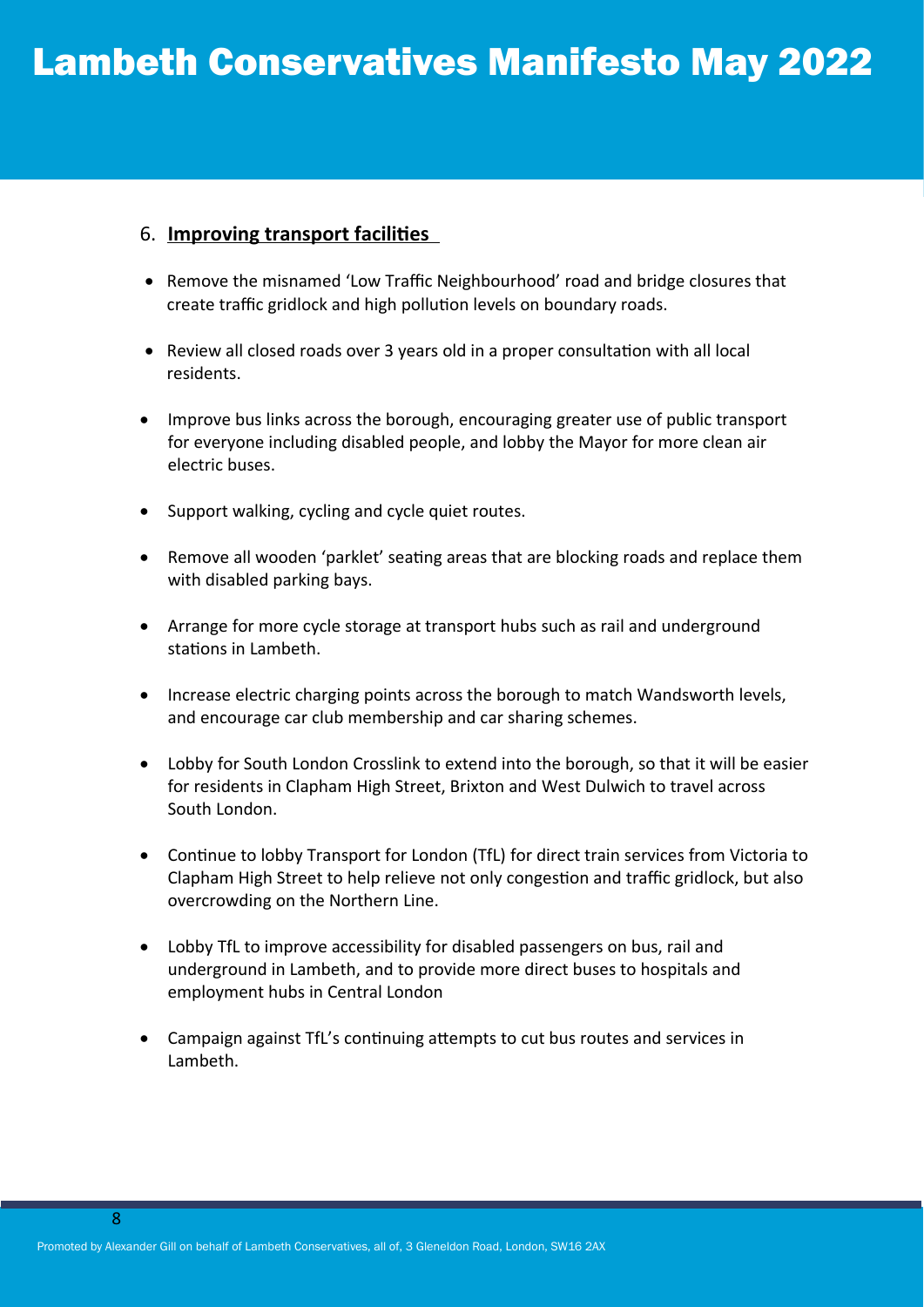# 7. **Planning, Development, Homes and Housing**

- Support the regeneration of Lambeth's high streets with sustainable and responsible development, working with Business Improvement Districts (BIDs) and community forums, and consider tax holidays and incentives for incoming businesses.
- Introduce a Repairs Charter for tenants and leaseholders who have Lambeth Council as their landlord, enforcing sanctions against contractors, and compensation for tenants and leaseholders when repairs are poorly done or ignored.
- Copy Wandsworth Council by preparing annual assessments and fire safety reports for each property managed by Lambeth Council, in order to carry out repairs proactively, rather than not responding to complaints from residents effectively, or at all.
- Ensure that each Lambeth-run property has a named housing officer as a point of contact.
- Work with residents to review as to whether or not the worst-managed Lambeth estates should be managed by housing associations in order to improve conditions.
- Set up a scheme to enable council tenants to part-buy their properties and staircase to full ownership.
- Amend and improve the Lambeth Local Plan to ensure that any new developments:
	- do not exceed the height of surrounding buildings, and do not conflict with the architectural character of the area have clean, well-lit basements with adequate parking spaces for all, and electric vehicle charging points have fibre-optic broadband installed into the structure.
	-
- Copy Wandsworth Council's 'hidden homes' initiative to identify existing councilmanaged land and build 1,000 new council homes.
- Provide emergency, but comfortable, prefabricated 'pop up' homes for families currently housed in temporary accommodation.
- Use the large number of empty council-owned properties to end street homelessness.